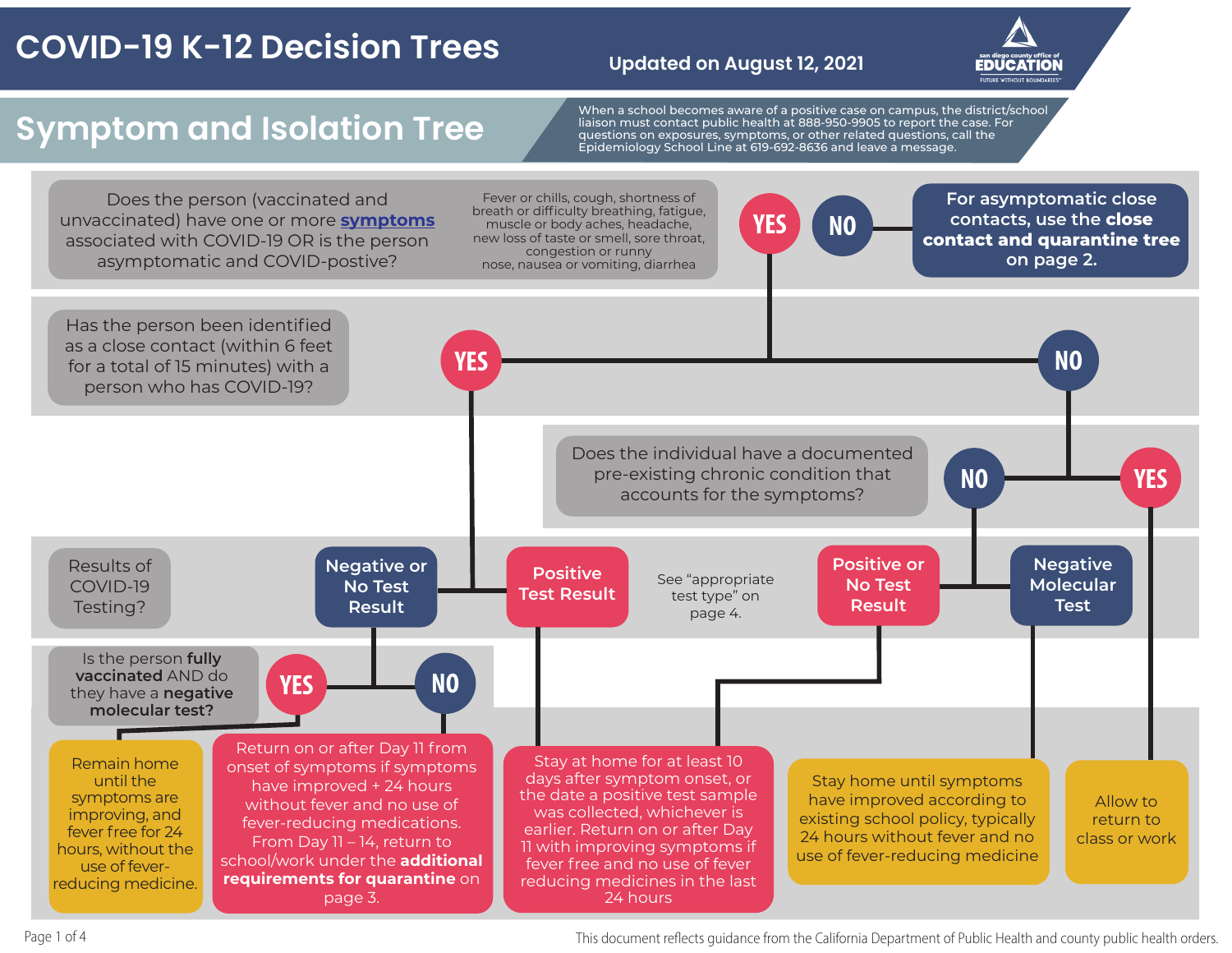## **Close Contact and Quarantine Tree**

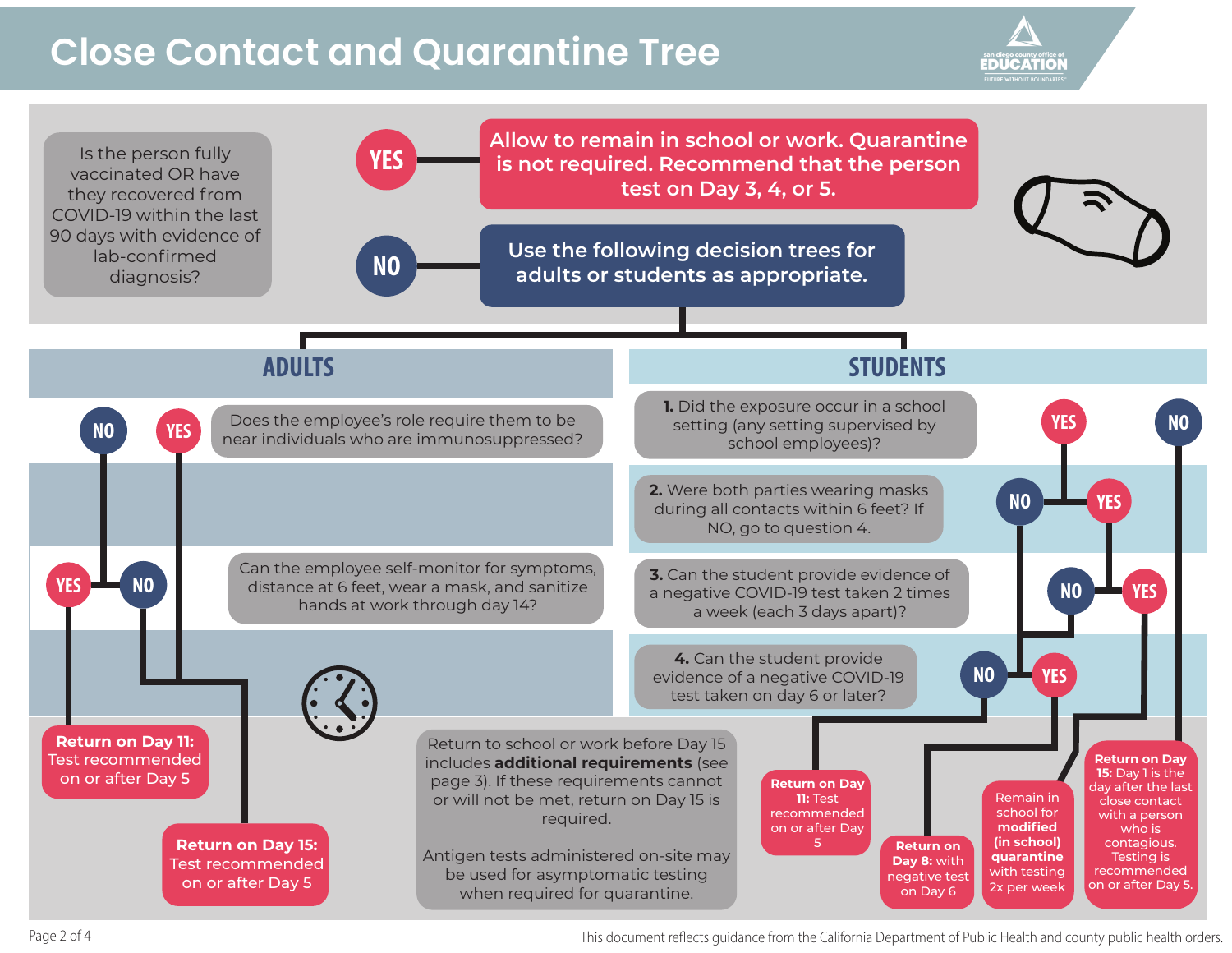

#### **Quarantine or isolation: What's the difference?**

- Quarantine keeps someone who might have been exposed to the virus away from others.
- **Isolation keeps someone who is infected with the virus away from others, even in their home.**

#### **Who needs to quarantine?**

- People who have been in **close contact** with someone who has COVID-19 excluding people who have had COVID-19 within the past three months or **who are fully vaccinated**.
- People who have tested positive for COVID-19 within the past three months and recovered do not have to quarantine or get tested again as long as they do not develop new symptoms.
	- o People who develop symptoms again within three months of their first bout of COVID-19 should follow their doctor's advice on testing.
- People who have been in close contact with someone who has COVID-19 are not required to quarantine if they have been **[fully vaccinated](https://www.cdc.gov/coronavirus/2019-ncov/vaccines/fully-vaccinated.html)** against the disease and show no symptoms.

#### **What counts as close contact?**

- Being within 6 feet of someone who has COVID-19 for a total of 15 minutes or more over a 24-hour period
- Providing care at home to someone who is sick with COVID-19
- Having direct physical contact with the person (hugged or kissed them)
- Sharing eating or drinking utensils
- Being sneezed on, coughed on, or somehow getting respiratory droplets on you from someone with COVID-19

#### **Additional Requirements for return to school or work before completing 14 days of quarantine:**

- If these requirements cannot or will not be met, 14-day quarantine is required.
- The number of days required for quarantine is counted from the day after the person's last close contact with a person who has COVID-19. People are contagious from 2 days before symptoms begin or positive test result, whichever is earlier, until 10 days after.
- If symptoms occur, the individual should immediately self-isolate and contact their health care provider or San Diego County Public Health Services and seek testing. **STUDENTS**

#### **ADULTS**

**Return on Day 15:** No additional requirements.

**Return on Day 11:** May return if the individual is able to abide by the additional requirements described below.

**Additional Requirements:** In addition, for return before Day 14, the employee must agree to self monitor for symptoms, maintain 6 feet of physical distancing at all times, and wear a face covering over their nose and mouth as required. Staff members who would be near others who have severe immunosuppressive disorder (e.g., bone marrow or solid organ transplant, chemotherapy) must quarantine for 14 days. **\*NOTE:** Cal/OSHA's emergency temporary standards restrict the use of the 7-day quarantine option to specific employment settings. School are not authorized to use the 7-day option.

**Return on Day 15:** No additional requirements. Testing on or after Day 5 is recommended.

**All of the following options for students** are limited to close contacts that occurred in a school setting (any setting supervised by school staff). **Return on Day 11:** Testing on or after Day 5 is recommended but not required.

**Return on Day 8:** Provide evidence that a diagnostic specimen collected on or after Day 6 (from the date of last exposure) is negative. **Modified Quarantine (remain in school):** Must undergo twice weekly testing (each test at least 3 days apart) and not participate in any program or activity outside of the regular school day, on campus or in a

community setting, through Day 10. **Additional Requirements for the three options listed above:** The student must continue daily self-monitoring for symptoms, AND follow all recommended non-pharmaceutical interventions (e.g., wearing a mask indoors, hand washing, avoiding crowds) through Day 14 from last known exposure. Mask use outdoors is also encouraged.